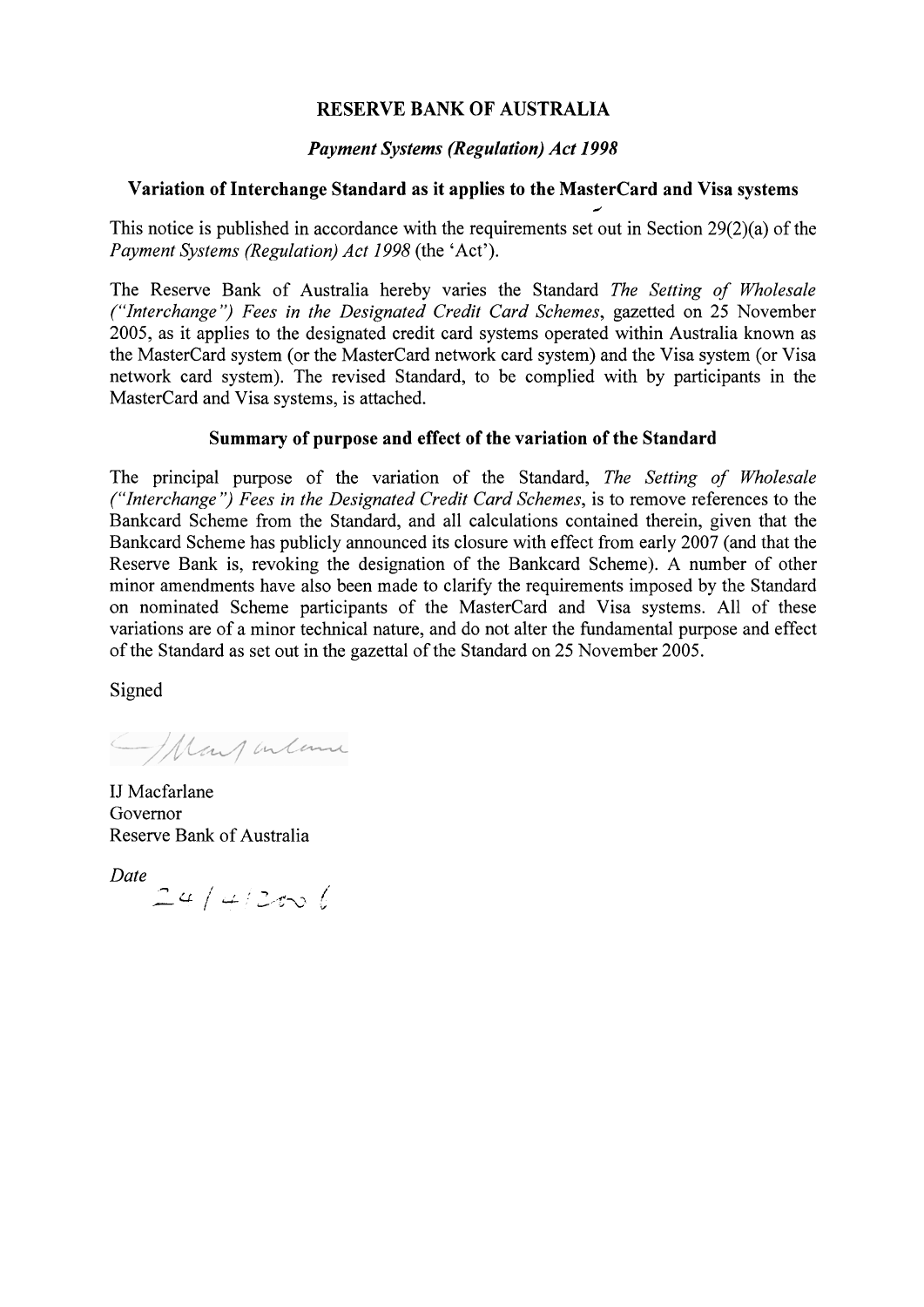# **Standard**

## **The Setting of Wholesale ('Interchange') Fees in the Designated Credit Card Schemes**

## **Objective**

*The objective of this Standard is to ensure that the setting of wholesale ('interchange') fees in each designated credit card scheme is transparent and promotes:* 

- *(i) efficiency; and*
- *(ii) competition*
- *in the Australian payments system.*

## **Application**

- 1. This Standard is determined under Section 18 of the *Payment Systems (Regulation) Act 1998.*
- 2. This Standard applies to the payment systems operated within Australia known as the MasterCard system and the VISA system, which were designated as payment systems on 12 April 2001 by the Reserve Bank of Australia under Section 11 of the *Payment Systems (Regulation) Act 1998*, each of which is referred to in this Standard as a Scheme*.*
- 3. In this Standard:

 an 'acquirer' is a participant in a Scheme in Australia that provides services to a merchant to allow that merchant to accept a credit card;

 'credit card' means a card issued under the rules of a Scheme that can be used for purchasing goods or services on credit, or any other article issued under the rules of that Scheme and commonly known as a credit card;

 'credit card transactions' or 'transactions' means transactions in the relevant Scheme in Australia between a credit cardholder and a merchant involving the purchase of goods or services using a credit card of that Scheme (net of credits, reversals and chargebacks);

'financial year' is the 12-month period ending 30 June;

an 'issuer' is a participant in a Scheme in Australia that issues credit cards to the issuer's customers;

'merchant' means a merchant in Australia that accepts a credit card for payment for goods or services;

 'nominated Scheme participants' for a Scheme are those issuers that issued, in aggregate, credit cards which were used in at least 90 per cent of credit card transactions by value in the Scheme in Australia in the financial year prior to the date by which the applicable cost-based benchmark must be calculated, those issuers being determined by the administrator of the Scheme or the other participants in the Scheme in Australia;

 'rules of a Scheme' mean the constitution, rules, by-laws, procedures and instruments of the relevant Scheme as applied in Australia, and any other arrangement relating to the Scheme by which participants in that Scheme in Australia consider themselves bound;

terms defined in the *Payment Systems (Regulation) Act 1998* have the same meaning in this Standard.

- 4. This Standard refers to wholesale fees, known as 'interchange' fees, which are payable by an acquirer, directly or indirectly, to an issuer in relation to credit card transactions in a Scheme.
- 5. Each participant in a Scheme must do all things necessary on its part to ensure compliance with this Standard.
- 6. If any part of this Standard is invalid, it is ineffective only to the extent of such part without invalidating the remaining parts of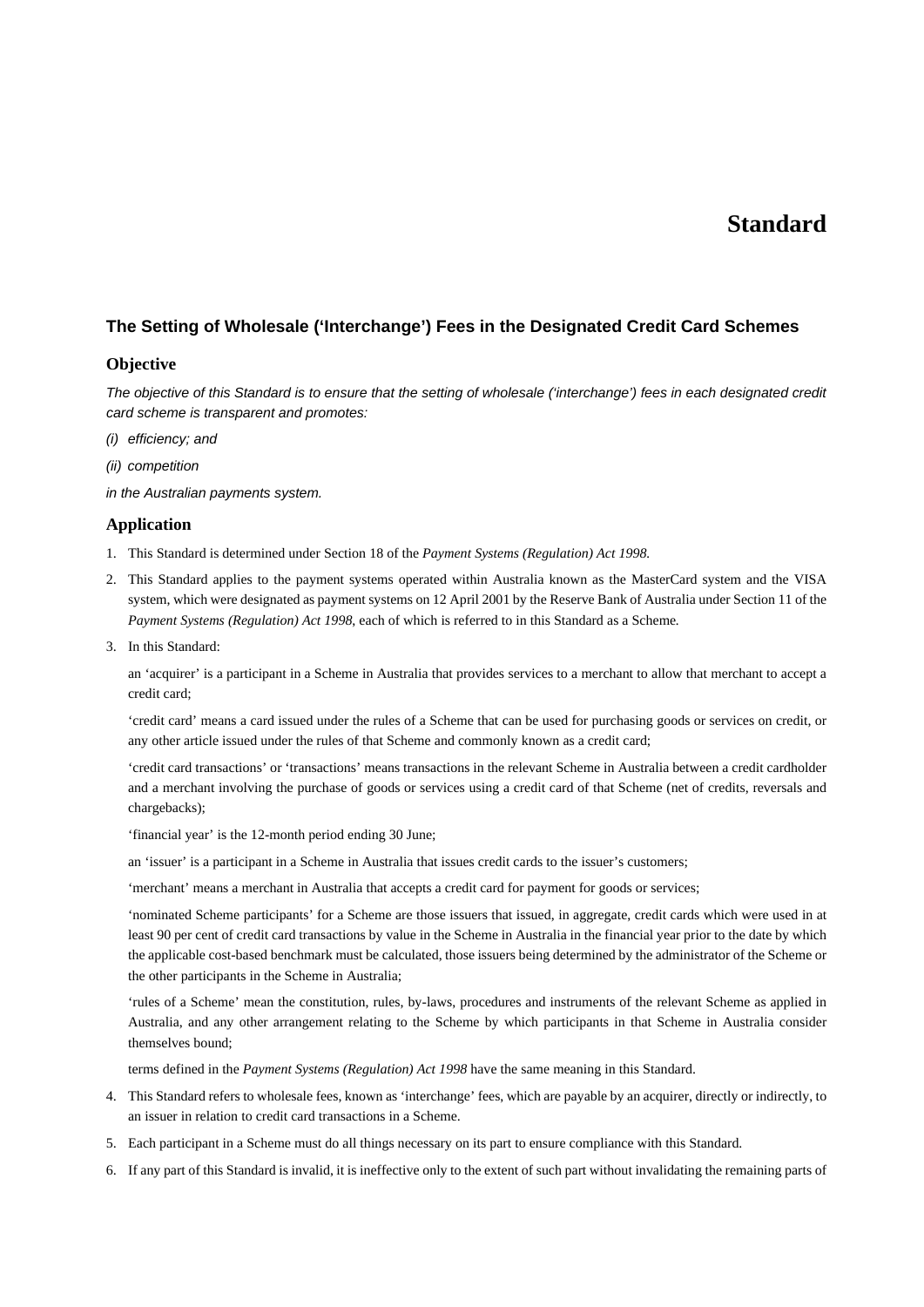this Standard.

- 7. This Standard is to be interpreted:
	- in accordance with its objective; and
	- by looking beyond form to substance.
- 8. This Standard comes into force on 1 July 2006.
- 9. This Standard replaces Standard No. 1, *The Setting of Wholesale ('Interchange') Fees* which applies to each Scheme.

#### **Transition provision**

10. If, prior to 1 November 2006, any interchange fee is introduced, varied, or removed in a Scheme, the average of interchange fees implemented in that Scheme in Australia on the date of that change, calculated in accordance with paragraph 19 below, must not exceed the benchmark for that Scheme calculated under Standard No. 1, *The Setting of Wholesale ('Interchange') Fees.* 

## **Interchange fees**

- 11. From 1 November 2006, on each of the dates specified in paragraph 12, the average of interchange fees implemented in a Scheme in Australia, calculated in accordance with paragraph 19 below, must not exceed the common cost-based benchmark calculated in accordance with paragraphs 13 to 17 below.
- 12. For the purposes of paragraph 11, the dates are:
	- (i) 1 November in any year the cost-based measure must be calculated; and
	- (ii) the date any interchange fee is introduced, varied, or removed in that Scheme.

#### **Methodology**

- 13. The cost-based measure for each Scheme is calculated as the value of eligible costs of the nominated Scheme participants in that Scheme for the financial year prior to the date by which the cost-based measure must be provided to the Reserve Bank of Australia, divided by the value of credit card transactions for the same period undertaken using credit cards issued by those nominated Scheme participants, expressed as a percentage. Eligible costs are:
	- (i) issuers' costs incurred principally in processing credit card transactions, including the costs of receiving, verifying, reconciling and settling such transactions;
	- (ii) issuers' costs incurred principally in respect of fraud and fraud prevention in connection with credit card transactions;
	- (iii) issuers' costs incurred principally in providing authorisation of credit card transactions; and
	- (iv) issuers' costs incurred in funding the interest-free period on credit card transactions, calculated using the average of the cash rate published by the Reserve Bank of Australia over the three financial years prior to the date by which the cost-based benchmark must be calculated.
- 14. Data on eligible costs must be drawn from accounting records of the nominated Scheme participants, prepared in accordance with generally accepted accounting principles and Australian accounting standards.
- 15. Data on eligible costs and the value of transactions of each nominated Scheme participant in each Scheme must be provided by that participant to an independent expert proposed by that Scheme and agreed to by the Reserve Bank of Australia. The expert must review the data to determine if the costs included are eligible costs and must use the data on eligible costs to calculate the cost-based measure for that Scheme. The expert must provide the cost-based measure and the aggregate data on eligible costs and the value of transactions used to calculate the cost-based measure to the Reserve Bank by 15 September of the year in which the cost-based measure must be calculated.
- 16. Each nominated Scheme participant for a Scheme must provide to the Reserve Bank of Australia by 15 September of the year in which the cost-based measure must be calculated:
	- (i) the cost-based measure, the data on eligible costs and the value of transactions undertaken by it used by the independent expert to calculate the cost-based measure;
	- (ii) the data on eligible costs described in (i) divided into the categories identified in paragraph 13 (i) (iv) and the number of transactions undertaken by it in the financial year prior to the date by which the cost-based measure must be calculated using credit cards issued by the nominated Scheme participants.